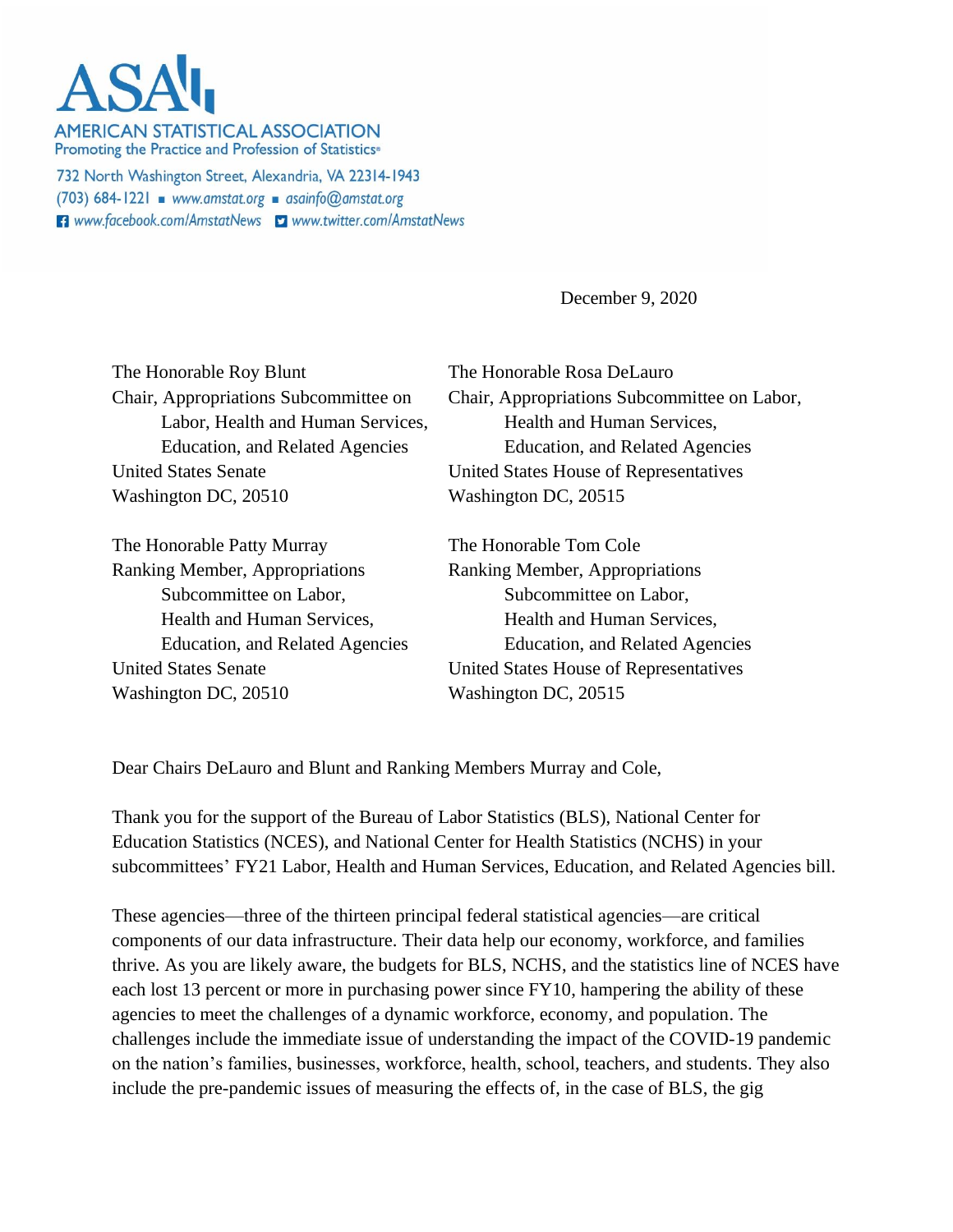economy, AI, robotics, and automation on our economy and workforce; tracking public health issues in a timely manner and on a subnational level; and ensuring our schools and future workforce meet the challenges and opportunities for the decades to come.

As you finalize the FY21 levels, we urge the following levels and language. For the BLS, we strongly support the House program level of \$642 million plus \$13 million for relocation. To continue to track our dynamic economy and workforce—and produce the gold standard data on jobs, wages, skill needs, inflation, productivity and more on which our businesses, researchers, and policymakers rely heavily—the BLS must modernize. BLS' modernization efforts are hamstrung by its \$83 million (13%) loss of purchasing power since FY10. (See enclosed graph.) In addition to addressing purchasing-power loss, this level would help fund such initiatives as increasing the sample size for Job Openings and Labor Turnover Survey (JOLTS), which would enable state-level data and more detailed industry data. Such granularity would be especially helpful to governors, regional economic development organizations, and other policymakers in the Covid-19 recovery period. We also support the proposed investments for the Consumer Expenditure program, which is overdue for a new design given its burden on respondents. Resources now feasible through big data and technological advances have the potential to improve inflation and poverty measurement. These improved programs will be especially informative as our country recovers from the Covid-19 pandemic.

For the NCES, we support the Senate level of \$274.5 million and urge \$5 million of the increase be directed to the statistics account, which has experienced a more than 25 percent loss in purchasing power since FY10. (See attached graph.) We also urge adoption of the House report language recognizing and calling attention to the NCES staffing crisis, as well as the requirements for ED to address the situation. As you know, the NCES staffing levels are nearly 10 times less than that of the median level for other federal statistical agencies when adjusted for program funding levels. Such a strain on staff, over-reliance on contractors, and budget pressures put at risk the viability of several projects. It also undermines the ability of NCES to provide the nation comprehensive, objective, and reliable statistics when education data is becoming ever more prevalent and diverse. We need NCES' leadership to turn this data into usable information.

For NCHS, we support the Senate level of \$176.4 million. This level would be a \$2 million increase and would help to restore the almost \$17 million that NCHS has lost in purchasing power since FY10. (See enclosed graph.) While NCHS work has been critical to monitoring deaths due to Covid-19, the pandemic has also made clear that our public health data surveillance systems are challenged in many ways. As NCHS leadership pointed out in May, current systems are slow to alert us to "change in key indicators so that interventions can be implemented early in a crisis…"<sup>1</sup> They need to be redesigned for automatic reporting and for flexibility to adjust

<sup>1</sup> [https://www.nationalacademies.org/event/05-08-2020/cnstat-public-seminars-deaths-of-despair-and-the](https://www.nationalacademies.org/event/05-08-2020/cnstat-public-seminars-deaths-of-despair-and-the-future-of-capitalism)[future-of-capitalism,](https://www.nationalacademies.org/event/05-08-2020/cnstat-public-seminars-deaths-of-despair-and-the-future-of-capitalism) at minute, 1:22.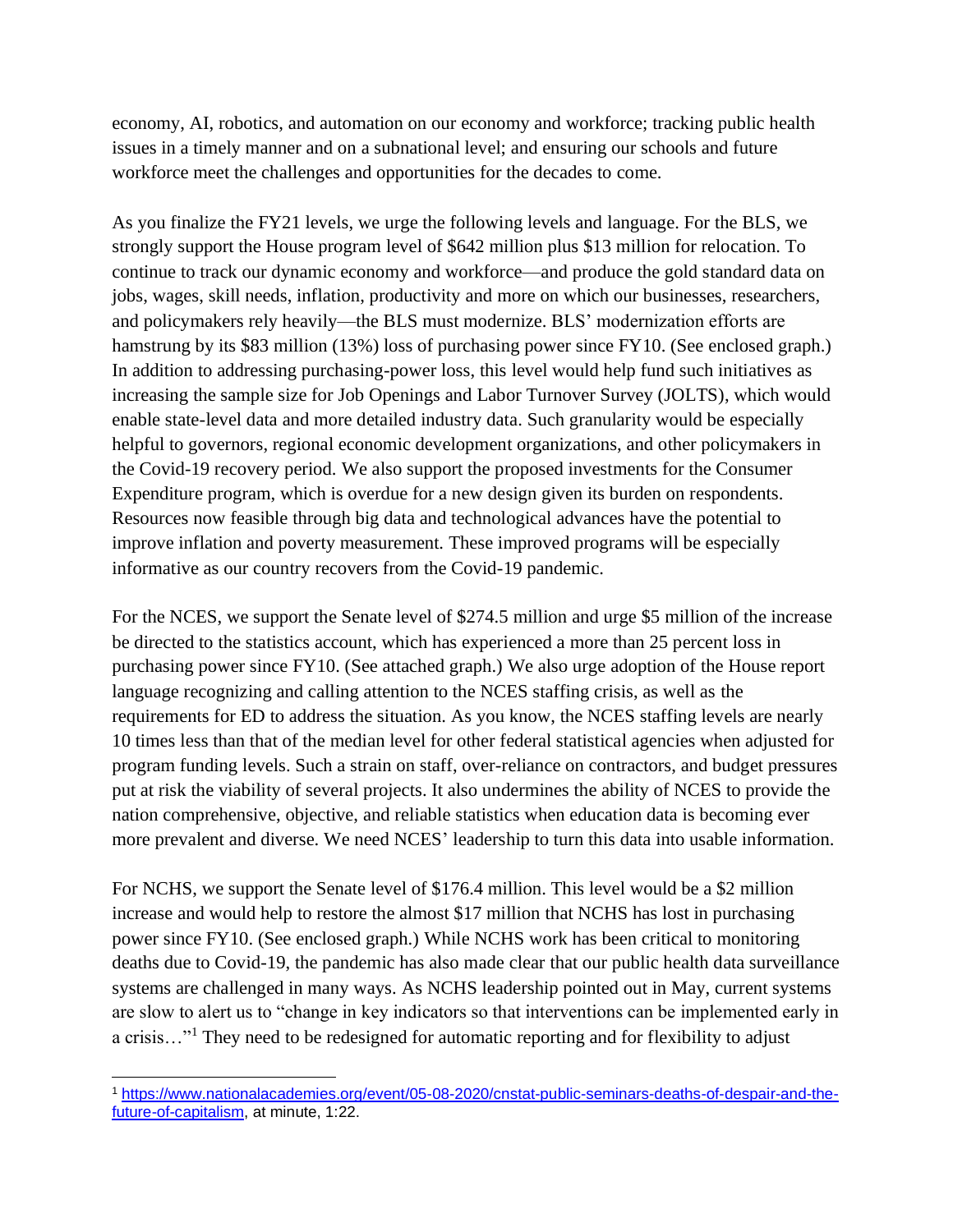quickly to new crises and to data collection disruption. The recommended funding level would help NCHS to address these challenges.

Thank you for your consideration and, again, for your support.

Sincerely,

Ron Wasserstein Executive Director

CC: Members of the United States Senate and House of Representatives Appropriations Subcommittees on Labor, Health and Human Services, Education, and Related Agencies